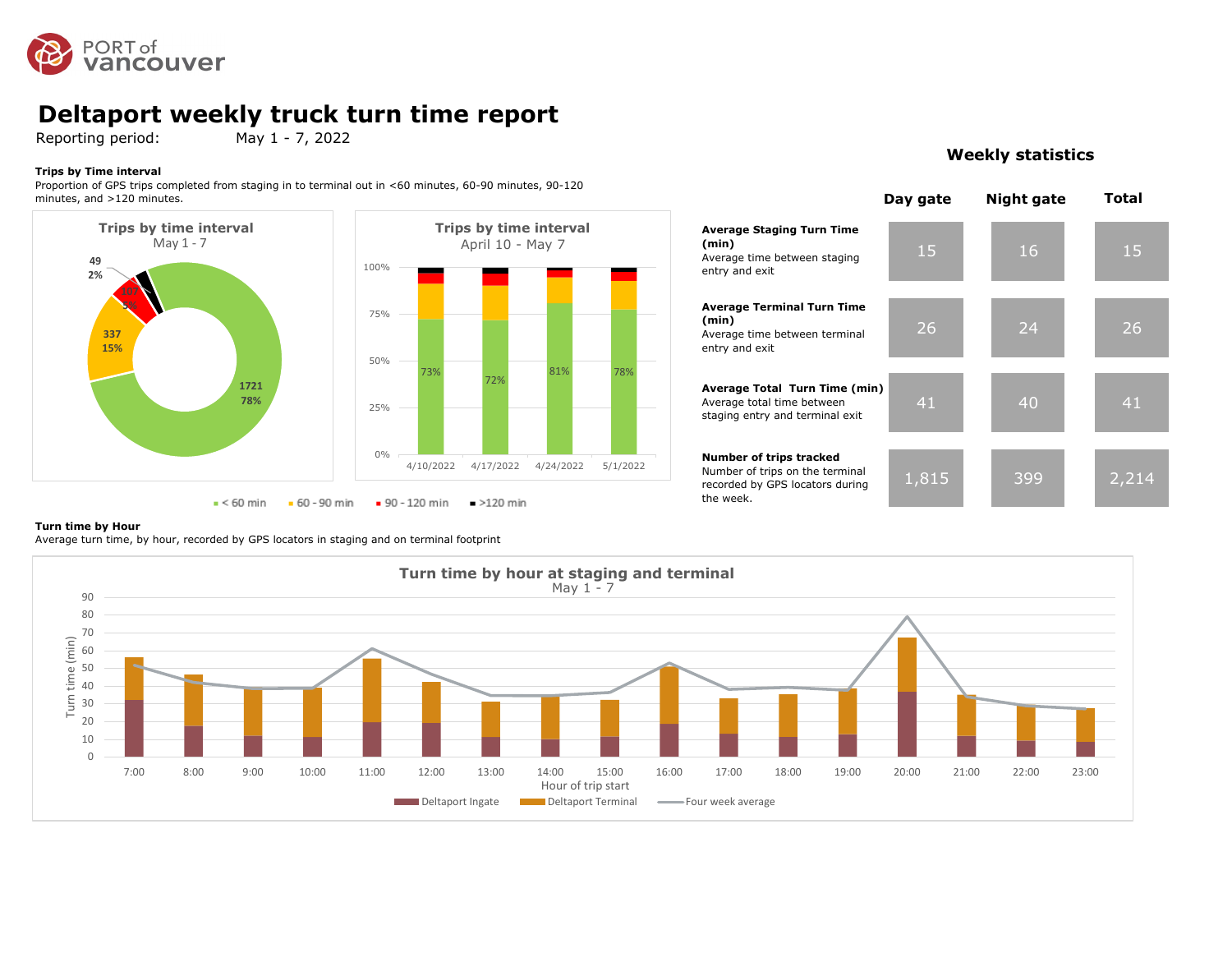



# **Deltaport weekly truck turn time report**

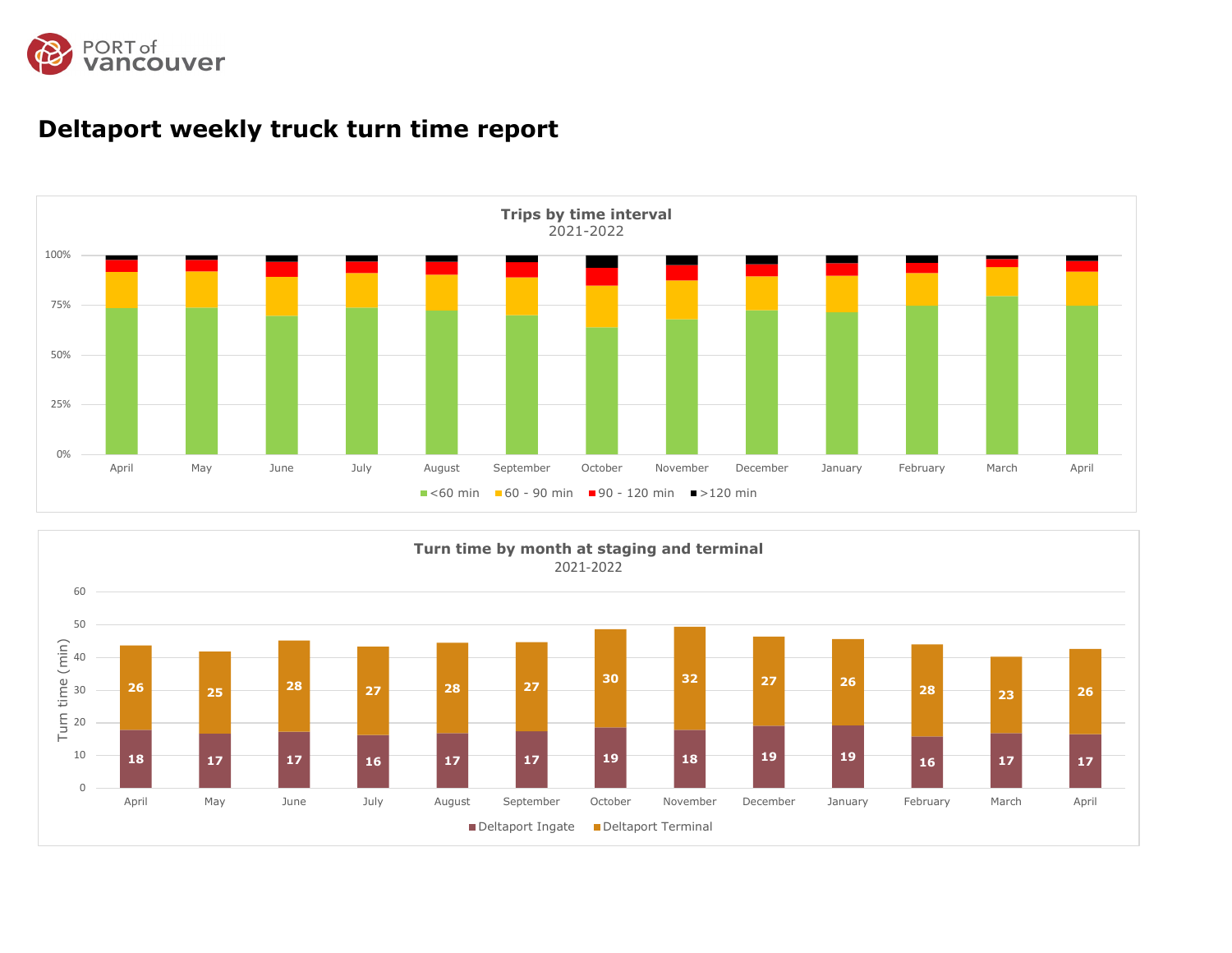

# **Vanterm weekly truck turn time report**<br>Reporting period: May 1 - 7, 2022

Reporting period:

#### **Trips by Time interval**

Proportion of GPS trips completed from staging in to terminal out in <60 minutes, 60-90 minutes, 90-120 minutes, and >120 minutes.



### **Weekly statistics**



#### **Turn time by Hour**

Average turn time, by hour, recorded by GPS locators in staging and on terminal footprint

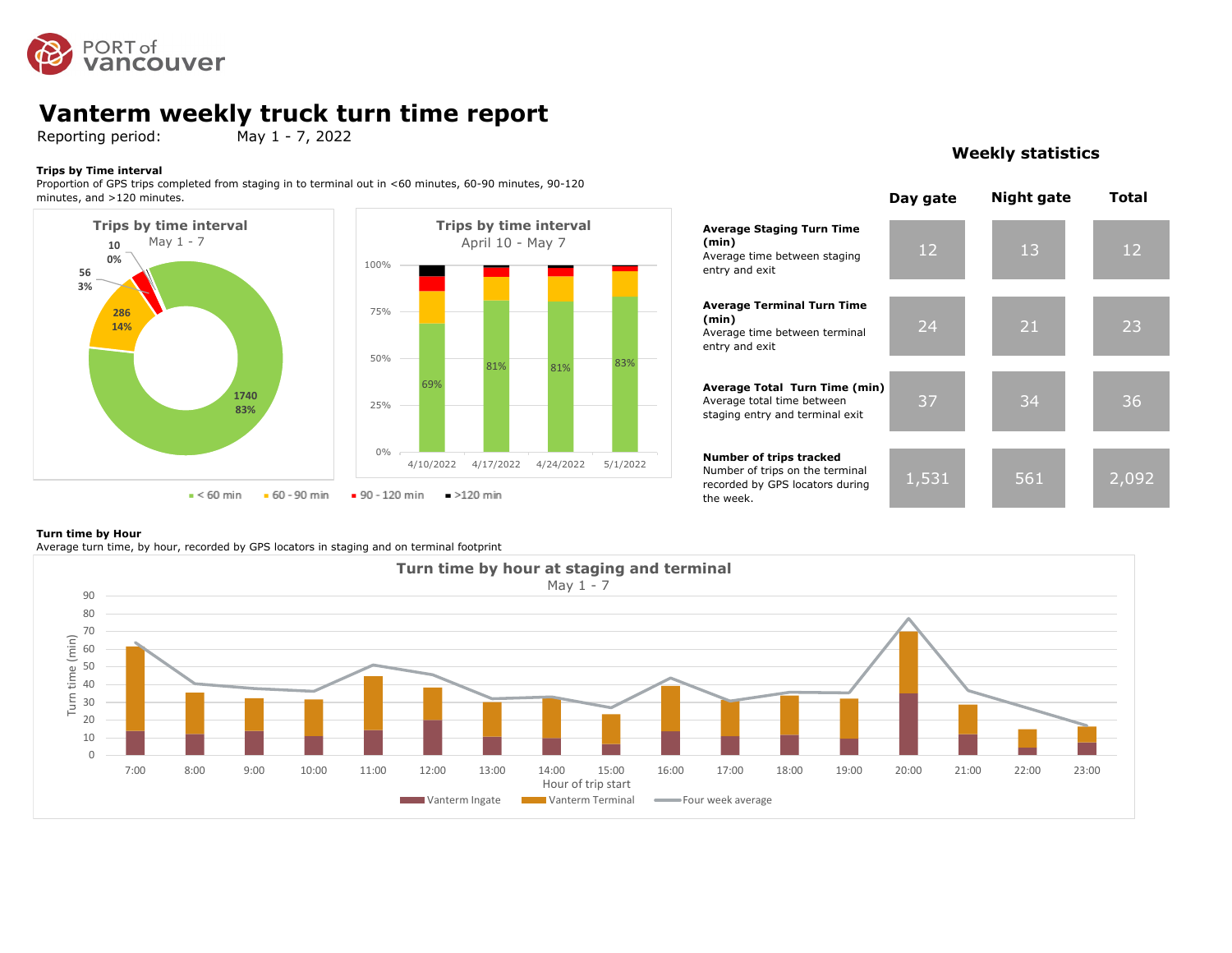



# **Vanterm weekly truck turn time report**

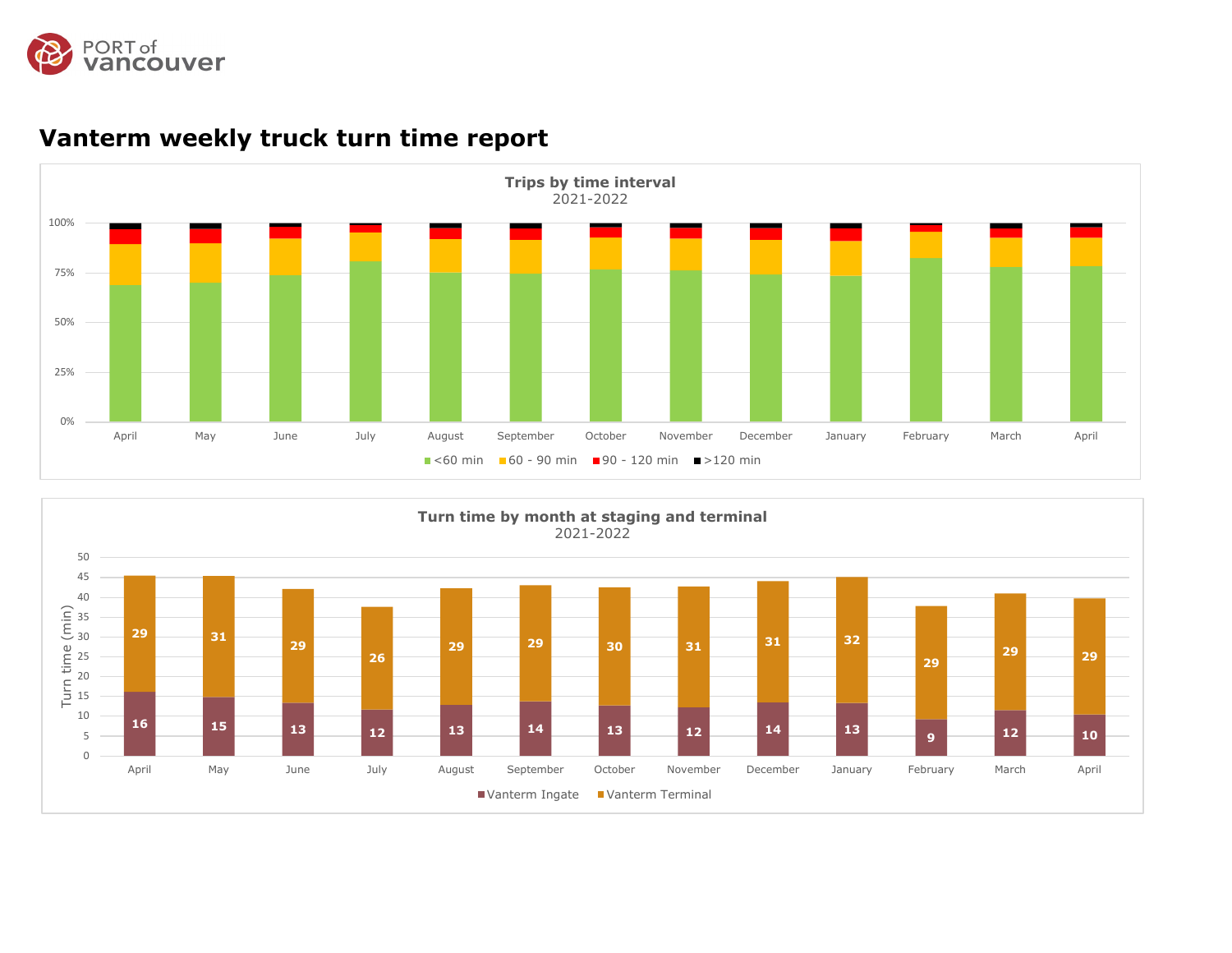

### **Centerm weekly truck turn time report**

Reporting period: May 1 - 7, 2022

#### **Trips by Time interval**

Proportion of GPS trips completed from staging in to terminal out in <60 minutes, 60-90 minutes, 90-120 minutes, and >120 minutes.





### **Weekly statistics**



#### **Turn time by Hour**

Average turn time, by hour, recorded by GPS locators in staging and on terminal footprint

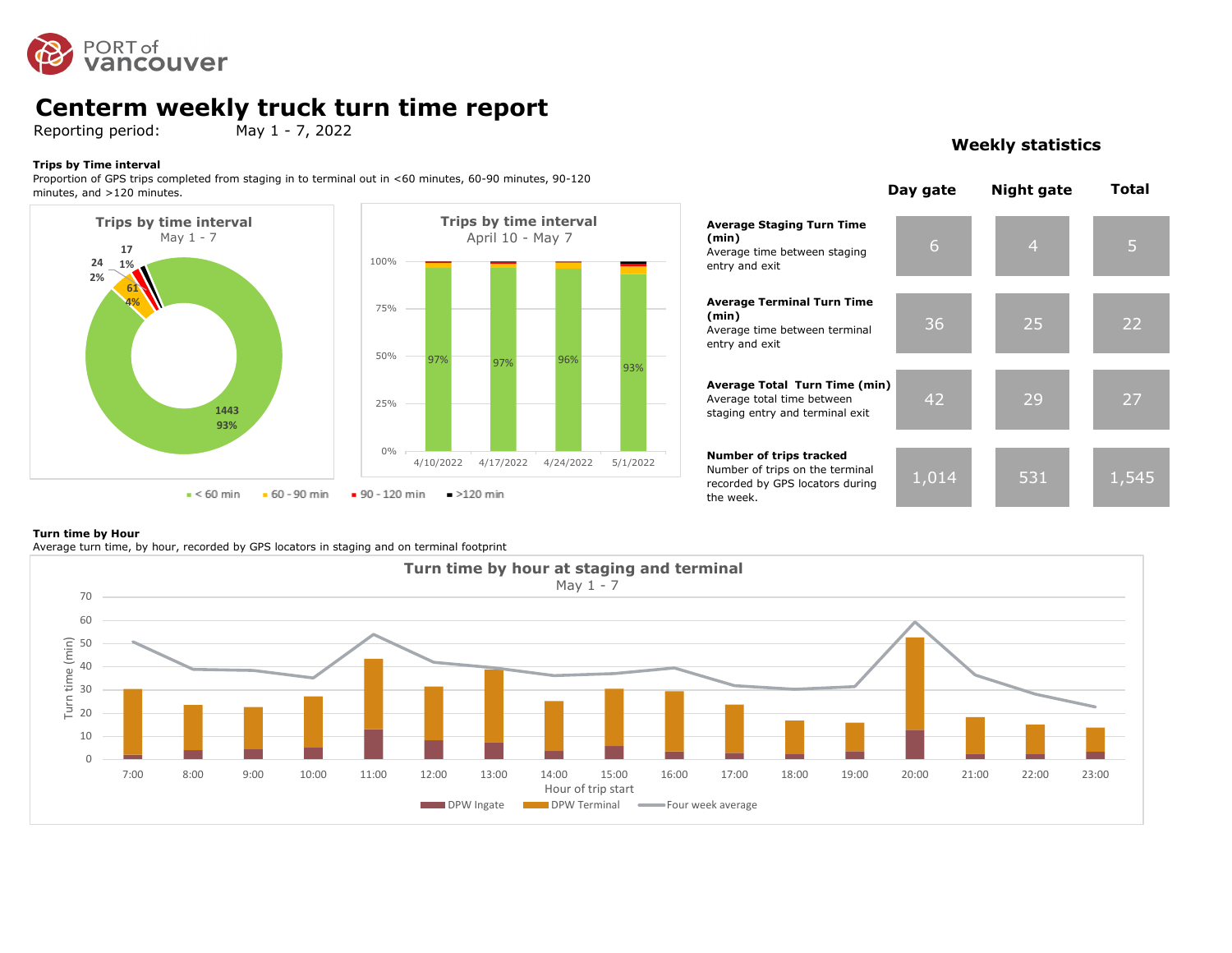



# **DPW-Vancouver weekly truck turn time report**

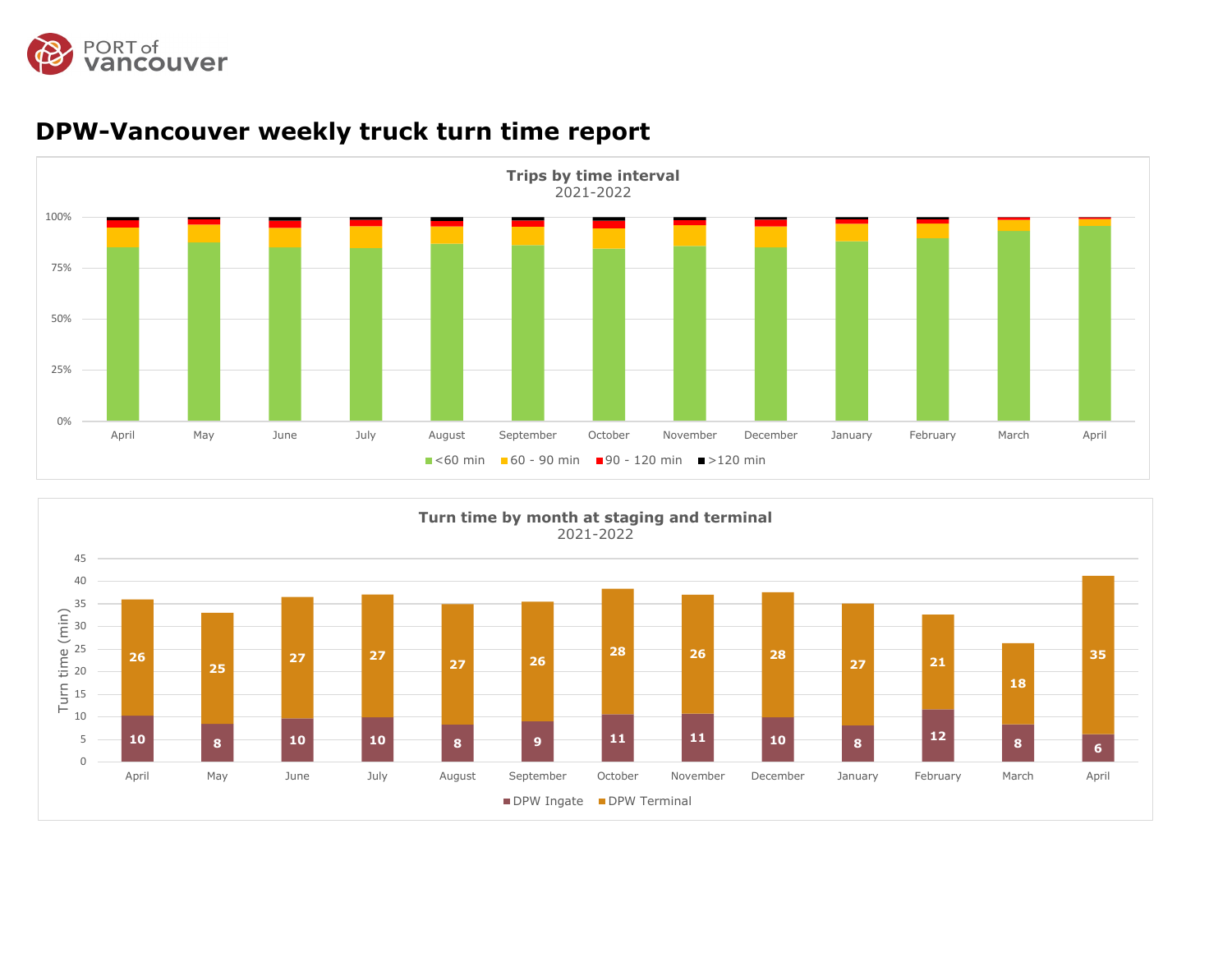

### **FSD weekly truck turn time report**

Reporting period: May 1 - 7, 2022

#### **Trips by Time interval**

Proportion of GPS trips completed from staging in to terminal out in <60 minutes, 60-90 minutes, 90-120 minutes, and >120 minutes.





### **Weekly statistics**

# **Turn time by Hour**